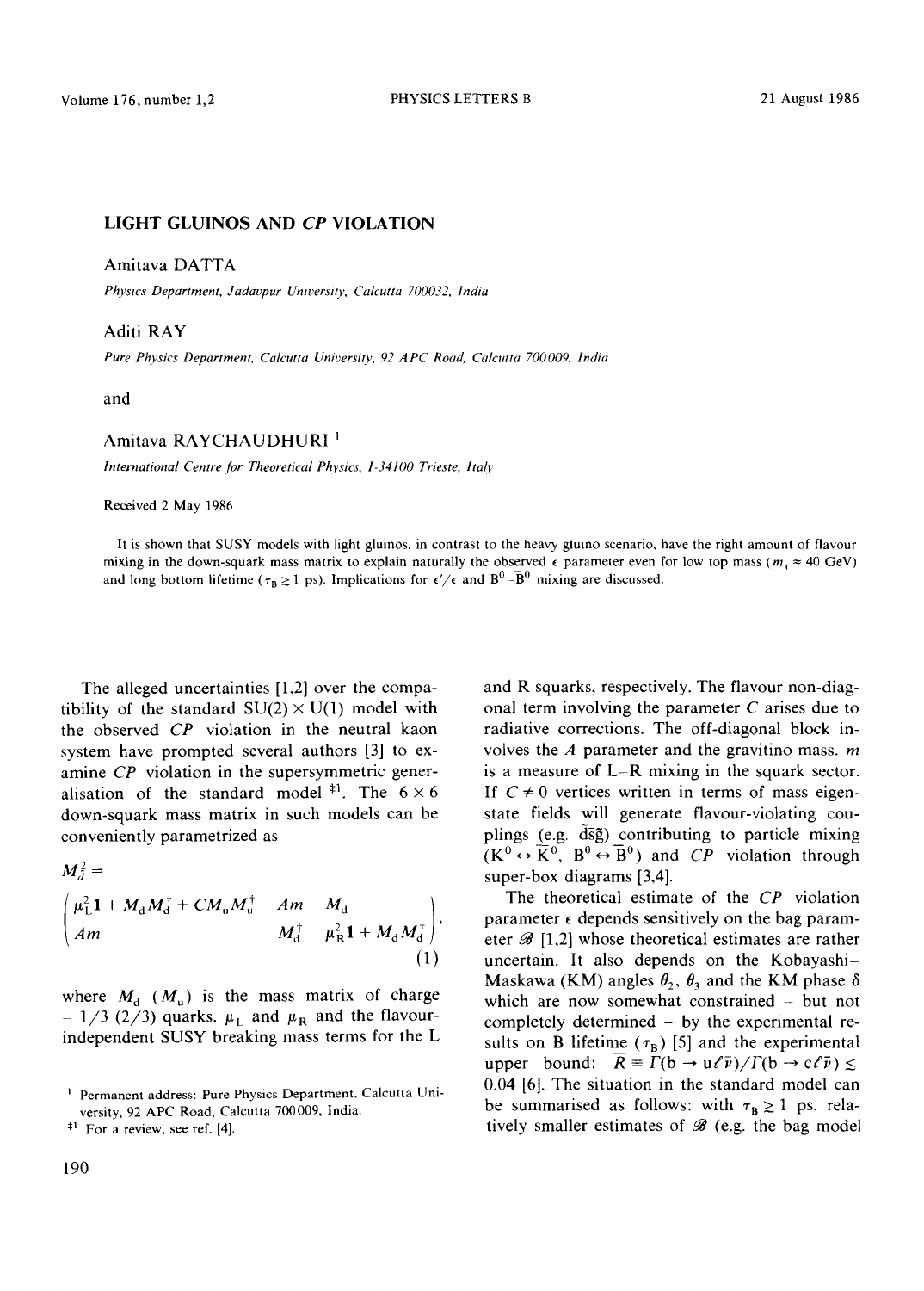or the current algebraic results  $\mathcal{B} = 0.4$  [7]  $^{12}$  or 0.33 [9]) and  $m<sub>i</sub>$  in the currently favoured range 30-50 GeV, the standard model estimate ( $\epsilon_{std}$ ) turns out to be significantly smaller than the experimental result  $\epsilon_{\text{exp}}$ , even for the optimistic choice  $R = 0.03$  [1]. If on the other hand one works with large estimates of  $\mathscr B$  (e.g. the vacuum saturation result  $\mathscr{B} = 1.0$  [10])  $\epsilon$  can be fitted with  $\tau_B \geq 1$  ps *provided R* is taken to be nearly equal to its upper bound. A smaller choice ( $R = 0.01$  say), however, restores the pressure on the standard model [2].

Contributions from the super-box diagrams enhance the theoretical estimate of  $\epsilon$ . It was shown [10] that with standard choices of the SUSY parameters (see below)  $\mathcal{B} = 0.33$ ,  $\overline{R} = 0.03$  and reasonably low  $m_1$  ( $m_1 > 20$  GeV) an agreement with  $\epsilon_{exp}$  is possible for  $C \approx -1.0$ , a value indicated by order of magnitude estimates.

Subsequently  $\epsilon$  was carefully calculated [11,12] in specific  $N = 1$  SUGRA models [13]. These calculations, however, revealed that the theoretical estimate  $C_{\text{th}}$  is indeed much smaller:  $C_{\text{th}} =$  $-(0.2-0.3)$ . This is indeed too small to contribute effectively to  $\epsilon$ . It was also shown [12] that the minimum value ( $|C_{\text{min}}|$ ) required to fit  $\epsilon$  for  $m_1 \approx 40$  GeV and a suitable choice of  $\delta$ , which is not known experimentally, is significantly larger than  $C_{\text{th}}$ . The SUSY model of CP violation, therefore, loses much of its attractiveness.

In the above analysis the SUSY masses used were motivated by a class of analysis [14] of the CERN monojet events of 1983 based on the hypothesis of two-gluino production, which favoured the choice  $\tilde{m} = 40$  GeV,  $\mu_L = 50$  GeV, where  $\tilde{m}$  is the gluino mass. Several authors [15] have, however, claimed that  $\tilde{q}$  production via  $q\tilde{q}$  fusion is also a viable mechanism for producing monojets + missing momentum. This model favour the light gluino ( $\tilde{m} \sim 3{\text -}10$  GeV) heavy squark ( $m_{\tilde{q}} > 100$  $GeV$ ) scenario  $*$ <sup>3</sup>. It should, however, be noted that there is a lower bound on  $\tilde{m}$  from a beamdump experiment [18]:  $\tilde{m} > 4$  GeV for  $m_{\tilde{q}} \approx M_{\rm w}$ .

Table 1

 $C_{\text{min}}$ ,  $A_{\text{th}}$  (the theoretical value of the A parameter corresponding to  $C_{\text{min}}$ ), and the predicted  $\epsilon'/\epsilon$  for different  $\tau_{\text{B}}$ . A blank entry for  $\epsilon'/\epsilon$  implies that  $A_{\text{th}}$  is inconsistent with other theoretical requirements (see text). Case (i)  $\overline{R} = 0.03$ ,  $\mathcal{B} = 0.33$ , cos  $\delta = -0.6$ . Case (ii)  $\bar{R} = 0.01$ ,  $\mathcal{B} = 1.00$ , cos  $\delta = -0.4$ .

| Case | $\tau_B$ | $C_{\min}$ | $A_{th}$ | $\epsilon'/\epsilon$ |
|------|----------|------------|----------|----------------------|
| (i)  | 1.0      | $-0.8$     | 3.1      | 0.011                |
|      | 1.2      | $-1.15$    | 3.88     | 0.009                |
|      | 1.4      | $-1.42$    | 4.4      |                      |
|      | 1.6      | $-1.65$    | 4.8      |                      |
|      | 1.8      | $-1.85$    | 5.13     |                      |
|      | 2.0      | $-2.03$    | 5.4      |                      |
| (ii) | 1.2      | $-0.26$    | 0.93     | 0.007                |
|      | 1.4      | $-0.73$    | 2.9      | 0.005                |
|      | 1.6      | $-1.01$    | 3.6      | 0.004                |
|      | 1.8      | $-1.23$    | 4.04     |                      |
|      | 2.0      | $-1.41$    | 4.4      |                      |

The purpose of this note is to analyze *CP*  violation in the light gluino scenario which was ignored in earlier works [3,11,12]. This appears to be promising since for a given  $\mu_L$ , SUSY contribution  $\epsilon_{SUSY}$  is considerably enhanced in this scenario. As a result a *smaller*  $|C_{\text{min}}|$  serves the purpose. The theoretical estimate  $C_{th}$ , on the other hand, *increases in magnitude* as  $\tilde{m}$  decreases (see below for an elaboration). The chance of accommodating the phenomenologically required  $|C_{\text{min}}|$ . in the theory is indeed brighter in the light gluino scenario. Our numerical results for  $C_{\text{min}}$  and corresponding cos  $\gamma$  for different  $\tau_B$  are shown in table 1<sup>#4</sup>. We have used  $\tilde{m} = 6$  GeV,  $\mu_L \approx \mu_R = 100$ GeV,  $m = 100$  GeV.  $\epsilon_{SUSY}$  is fairly insensitive to the choice of  $A$ . The other CP violation parameter  $\epsilon'/\epsilon$  however, depends crucially on A (see below). To highlight the role of SUSY as an alternative to the standard model for explaining *CP* violation we have restricted ourselves to the following choices of  $\mathscr B$  and R strongly disfavoured by the standard model:

- (i)  $\Re = 0.33$ ,  $\tilde{R} = 0.03$ .
- (ii)  $\mathscr{B} = 1.0, \quad \overline{R} = 0.01.$

 $*$ <sup>2</sup> For a different point of view, see ref. [8].

 $*$ <sup>3</sup> Several authors [16,17] have criticised this idea since its predictions depend sensitively on model-dependent assumptions about gluino fragmentation, etc.

<sup>&</sup>lt;sup>#4</sup> Throughout this paper we have used the relevant formulae given in refs. [3,11,12,19]. We have also used the same non-SUSY parameters as given in the above references, unless otherwise stated.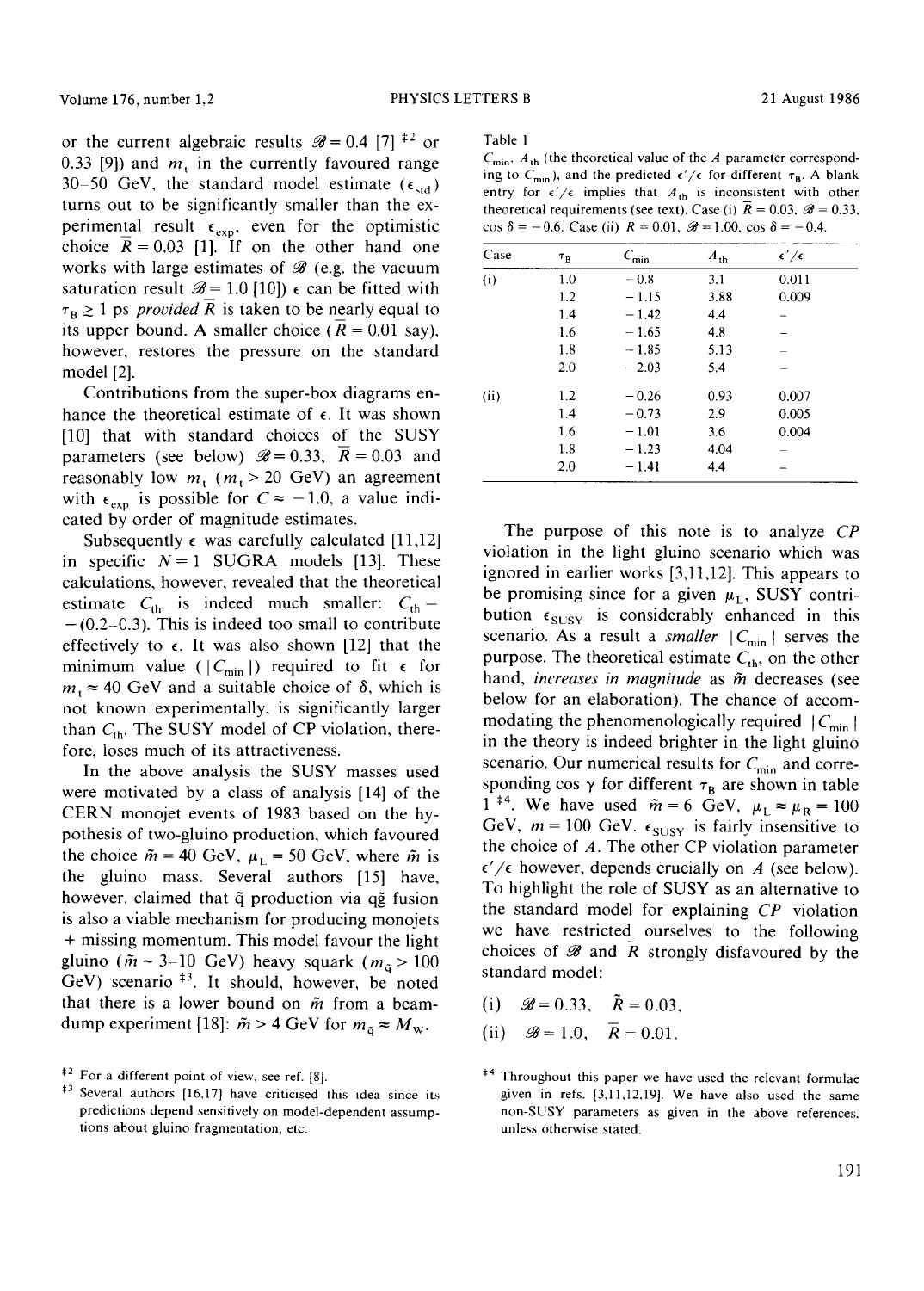It was shown in ref. [11] that  $C_{\text{th}} = \frac{1}{3} (\mu_2^2 - \mu_1^2)/m_t^2$ , where  $\mu_{1(2)}^2$  are the mass squared parameters (evaluated at the scale  $M_w$ ) of the Higgs field  $H_{1(2)}$  which couples to charge  $-1/3$  (2/3) quark fields. Using  $\mu_1^2$  and  $\mu_2^2$  as given in ref. [20] (derived with a top Yukawa coupling leading to  $m_1 \approx 40$  GeV) one obtains

$$
C_{\text{th}} = -m^2 (0.1 + 0.03A^2) / 3m_t^2. \tag{2}
$$

In writing the above equation the gaugino mass term, which is indeed small ( $\approx 2$  GeV for  $\tilde{m} \approx 6$ GeV) in this case, has been neglected. Moreover,  $m^2 \approx \mu_L^2$  in this scenario. We wish to emphasise that for significantly larger gluino masses  $m^2$  is much smaller. For a given A, therefore,  $C_{th}$  turns out to be much larger in this scenario. This feature enables one to accommodate the phenomenologically required  $|C_{\text{min}}|$  in the theory without requiring  $A$  to be larger than the bound [16,20] imposed by the requirement of charge and color invariance of the vacuum. In contrast, the required  $A$  in the heavy gluino scenario always violates the above bound [12] <sup>‡5</sup>. The required value of A for  $|C_{th}|$  $= |C_{\min}|$  for each  $\tau_B$  is also included in table 1.

As discussed above for large  $A$  the vacuum might break both SU  $(3)_{c}$  and U(1)<sub>EM</sub>. In fact if the higgsino mass parameter  $(\mu_0)$  at the GUT scale is taken to be zero then  $A$  (at GUT scale) is restricted by the upper bound  $A \leq 3$ . A at the scale  $M_w$  is not very different in the light gluino scenario [13,20] and it is clear from table 1 that a consistent model *CP* violation with  $\mu_0 = 0$  is not possible for choice (i) given above. For choice (ii) this is possible for  $\tau_B \leq 1.4$  ps.

For  $\mu_0 \neq 0$  one has the following situations: choice (i): we have explicitly checked that both the constraints [20] of charge-color symmetric vacuum and  $SU(2)_L \times U(1)$  breaking at the right scale are satisfied with  $\mu_0 = 53.85$  (142.21),  $\mu_3(0) = 95.87$ 

(176.5) (all masses in GeV),  $\omega = 1.25$  (1.12) for  $A = 3.1$  (3.88) corresponding to  $\tau_B = 1.0$  (1.2) ps. For  $\tau_B = 1.2$  ps, however, the condition  $(m^2 + \mu_0^2)$  $> \mu_3(0)^2$ ) that the Higgs potential be bounded from below [13,20] is barely violated. A consistent model of *CP* violation is, therefore, possible for  $\tau_{\rm B}$  < 1.2 ps only. Choice (ii): satisfactory models can be built for  $\tau_B \le 1.6$  ps. The choices for the SUSY parameters are (a)  $\tau_B = 1.2$  ps,  $\mu_0 = 16.16$ .  $\mu_3(0)=82.34, \quad \omega=1.05; \quad (b) \quad \tau_B=1.4 \quad \text{ps}, \quad \mu_0=$ 38.73,  $\mu_3(0) = 86.99$ ,  $\omega = 1.12$ ; (c)  $\tau_B = 1.6$  ps,  $\mu_0$  $= 112.94, \mu_3(0) = 146.10, \omega = 1.16.$  It should, however, be noted that in none of the above cases the relation  $\mu_3^2(0) = (1 - A)\mu_0 m$  arising in *minimal* supergravity is satisfied.

We now turn to the predictions of this model for  $\epsilon'/\epsilon$  and observables of  $B^0-\overline{B}{}^0$  mixing. It was pointed out in refs. [1,2] that two types of operators contribute to  $\epsilon'/\epsilon$  in this model. One of them is the usual penguin operator while the other one - a tensor operator - is induced by  $L-R$ mixing. The contribution of the second operator increases for large values of the relevant parameter  $A$ . As discussed above,  $A$  is expected to be large. Moreover,  $m$  is constrained to be rather large ( $\approx \mu_L$ ) in the light gluino scenario. One would, therefore, expect significant enhancement in  $\epsilon'/\epsilon$  – a feature not very welcome in view of the present experimental situation. It is, however, gratifying to note that the enhancement is somewhat compensated by the small gluino mass which also multiplies the operator under consideration [19]. The results for  $\epsilon'/\epsilon$  are shown in table 1 for the cases where a satisfactory explanation of  $C_{\text{min}}$ is allowed by the theory. This should be compared with the data (quoted errors have been combined quadratically):  $\epsilon'/\epsilon = 0.0017 \pm 0.0082$  [22];  $\epsilon'/\epsilon =$  $-0.0046 \pm 0.0058$  [23]. There is, however, a general feeling that models with  $\epsilon'/\epsilon > 0.005$  are vulnerable [24]. In view of this choice, (i) does not appear to be attractive. Choice (ii) appears to be a borderline case. The fact that a negative  $\epsilon'/\epsilon$ , which arises naturally in models with  $A = 0$  [19], can not be accommodated in this model also causes some uneasiness.

For  $C \neq 0$  SUSY also contributes to  $B_s^0$ - $\overline{B}_s^0$  and to  $B_d^0$ - $\overline{B}_d^0$  mixings [11,12]. The Pais-Treiman parameter, which is a convenient measure of mix-

<sup>&</sup>lt;sup>#5</sup> One can of course argue that we live on a "false" vacuum [21] which is charge and colour symmetric and which will eventually decay into the "true" vacuum which violates charge-color conservation. This possibility, though allowed in principle (provided the lifetime of the false vacuum is larger than the age of the universe!), does not appear to be very natural.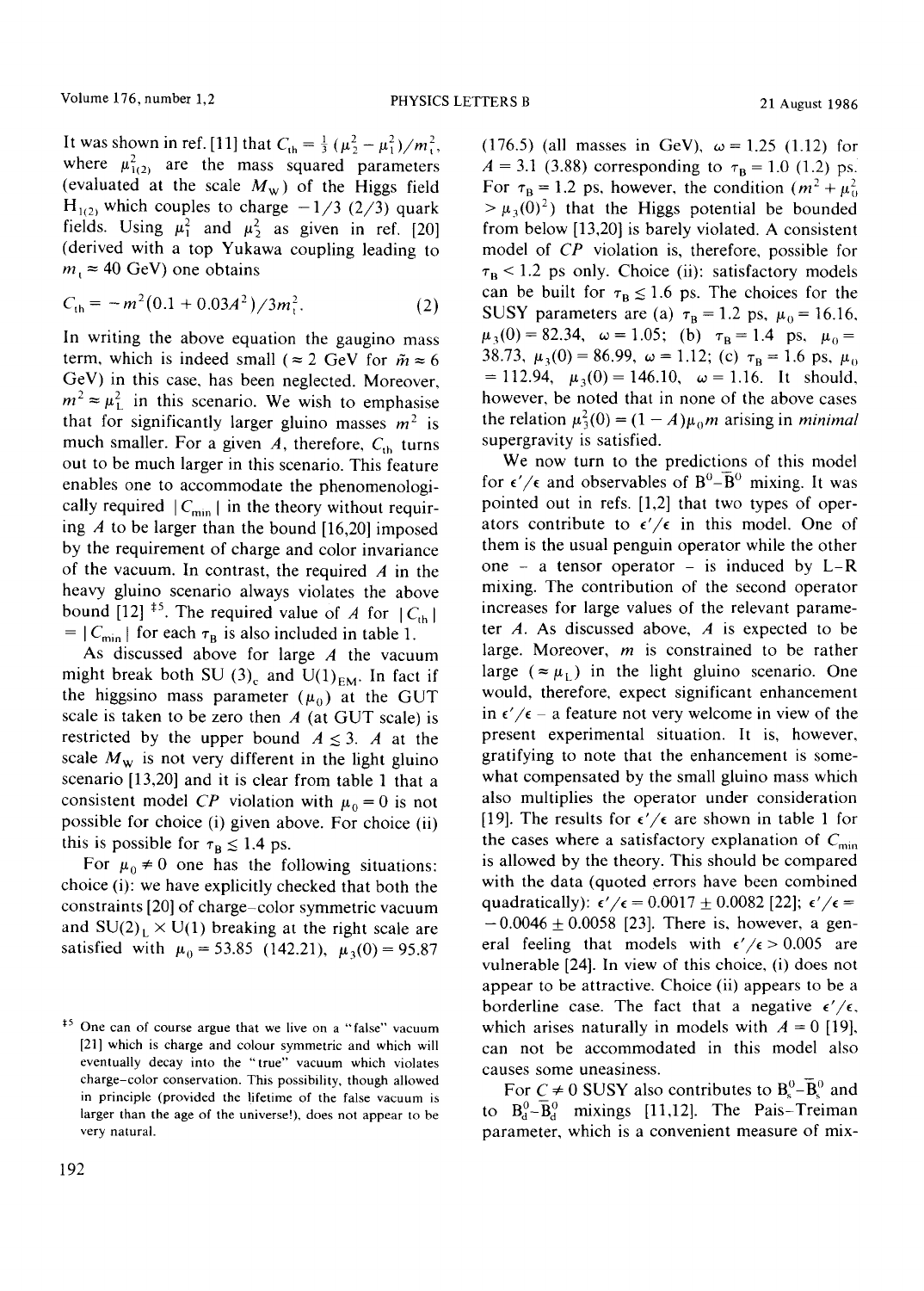Volume 176, number 1,2 **PHYSICS LETTERS B** 21 August 1986

ing, is given by

$$
r_{\rm q} = \left(\Delta M_{\rm q}/\Gamma_{\rm q}\right)^2 / \left[2 + \left(\Delta M_{\rm q}/\Gamma_{\rm q}\right)^2\right],\tag{3}
$$

where  $q = d$ , s,  $\Delta M_q$  is the mass difference between the neutral  $B_0^0$  meson mass eigenstates and  $\Gamma_{q}$  is the corresponding width. As an illustration we give our results for the two entries in choice (ii) which yields  $\epsilon'/\epsilon \le 0.005$ . We obtain [3] (a)  $r_d =$ 0.02,  $r_s = 0.83$  for  $\tau_B = 1.4$  ps and (b)  $r_d = 0.03$ ,  $r<sub>s</sub> = 0.87$  for  $\tau<sub>B</sub> = 1.6$  ps. Our results are consistent with the CLEO upper bound [25]  $r_d \le 0.3$  obtained from the absence of like-sign dilepton signature in the decay  $\Upsilon(4S) \rightarrow B_d^0 - \overline{B}_d^0$ . The wide gap between the prediction and the sensitivity of the present experiment, however, is not very encouraging from the point of view of testing SUSY in the near future. A MARK II  $e^+ - e^-$  continuum experiment [26] has constrained  $r_d$  and  $r_s$ simultaneously. Unfortunately, for small  $r_d$ , their result does not have enough sensitivity to constrain  $r_{\rm}$  meaningfully.

It has recently been pointed out [27] that the observed forward-backward asymmetry in  $e^+e^ \rightarrow b\overline{b}$  jets should be somewhat smaller than the theoretical result  $A_{FB}^{b}$  due to  $B^{0} - \overline{B}^{0}$  mixing:

$$
A_{FB}^{B} = (1 + R_{FB})^{-1} A_{FB}^{b}, \qquad (4)
$$

where  $R_{FB}$  is a parameter depending on  $r_d$  and  $r_s$ . Using the formulas of ref. [27] and the non-SUSY parameter quoted there, we obtain in case (ii)  $R_{FB} = 0.24$  (0.26) for  $\tau_B = 1.4$  (1.6) ps. This should be compared with the bound [27]  $R_{FB} \leq 0.35$  extracted from the present data.

In view of the large production cross section of bb pairs at the present  $\bar{p}p$  collider energies, some authors [28] have observed that the detection of like-sign dileptons in this experiment appears to be the easiest test of  $B^0$ - $\overline{B}^0$  mixing. The UA1 group has already reported a preliminary result:  $R =$  number of like-sign dileptons/number of unlike-sign dileptons =  $0.47 \pm 0.1$  [29]. Two processes, however, can contribute significantly to R:  $B^0$ - $\overline{B}^0$  mixing and the cascade decay b  $\rightarrow$  c + hadrons  $\rightarrow e^+ + \nu +$  hadrons. Using the Monte Carlo estimate of the cascade contribution ( $R =$ 0.35 for no  $B^0$ - $\overline{B}^0$  mixing) it was claimed in ref. [28] that  $R^{b\bar{b}}=0.18$  seems to be consistent with

the data. Using the formula given in ref. [28] and r, as given above we estimate  $R^{b\bar{b}} = 0.21$  (0.23) for  $\tau_B = 1.4$  (1.6) ps. SUSY, therefore, predicts observable  $B^0$ - $\overline{B}^0$  mixing and is fairly consistent with the present data. Due to the large error bar in the present data the no-mixing case is not completely ruled out. If future experiments with better statistics fail to establish  $B^0 - \overline{B}{}^0$  mixing unambiguously, SUSY, the model of particle mixing, and *CP* violation will be strongly disfavoured.

The work of A.R.C. was supported by the University Grants Commission, India. A.R. acknowledges the grant of a research fellowship by the Indian National Science Academy. One of the authors (A.R.C.) would like to thank Professor Abdus Salam, the International Atomic Energy Agency and UNESCO for hospitality at the International Centre for Theoretical Physics, Trieste.

## *References*

401.

- [1] P.H. Ginsparg, S.L. Glashow and M.B. Wise, Phys. Rev. Lett. 50 (1983) 1415.
- I2] A.J. Buras, W. Slominski and H. Steger, Nucl. Phys. B 238 (1984) 529.
- [3] J.M. Gérard et al., Phys. Lett. B 140 (1984) 349; B141 (1984) 79; P. Langacker and B. Sathiapalan, Phys. Lett. B144 (1984)
- [4] H.P. Nilles, Phys. Rep. 110 (1984) 1.
- [5] See, e.g.J.P. Albanese et al., Phys. Lett. B158 (1986) 186, and references therein.
- [6] A. Chen et al., Phys. Rev. Lett. 52 (1984) 1084.
- [7] R.E. Shrock and S.B. Treiman, Phys. Rev. D19 (1979) 2148.
- [8] P. Colic et al., Nucl. Phys. B221 (1983) 141.
- [9] J.F. Donoghue, E. Golowich and B.R. Holstein, Phys. Lett. B119 (1982) 412; A. Pich and E. de Rafael, Phys. Lett. B158 (1985) 477.
- [10] M.K. Gailard and B.W. Lee, Phys. Rev. D10 (1974) 897.
- [11] J.M. Gérard et al., Nucl. Phys. B253 (1985) 93.
- [12] A. Datta, P. Majumdar and A. Raychaudhuri, Phys. Rev. D33 (1986) 280.
- [13] L. Ibáñez and C. Lopez, Nucl. Phys. B233 (1984) 545; C. Kounnas et al., Nucl. Phys. B236 (1984) 438.
- [14] E. Reya and D.P. Roy, Phys. Rev. Lett. 51 (1983) 867; 51 (1983) 1307 (E); 53 (1984) 881; Phys. Lett. B141 (1984) 442.
- [15] M.J. Herrero et al., Phys. Lett. B145 (1984) 430; V. Barger et al., Phys. Rev. Lett. 53 (1984) 641; R.M. Barnett, H.E. Haber and G.L. Kane, Phys. Rev. Lett. 54 (1985) 1983;